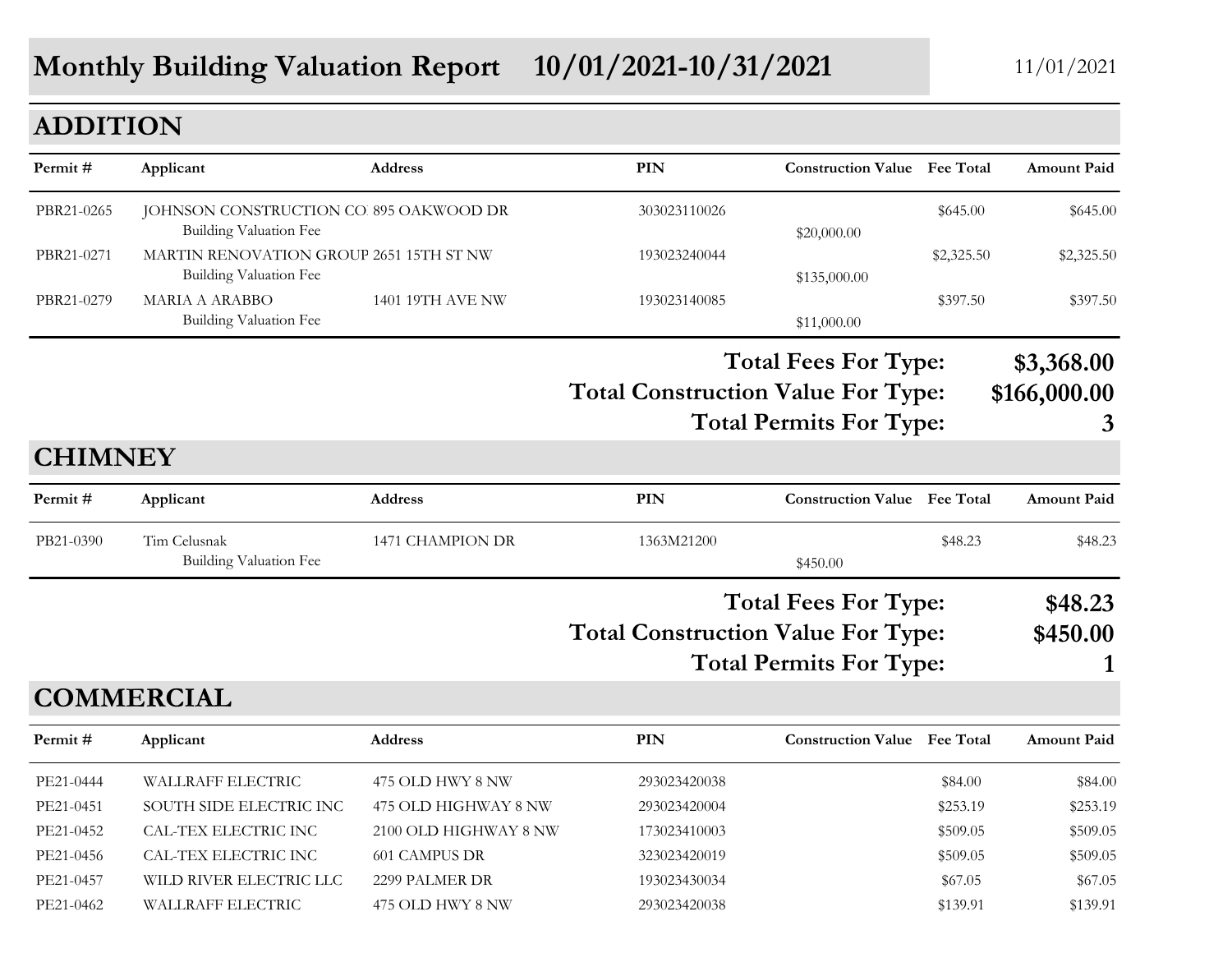| PE21-0487<br>PE21-0490<br>PE21-0491 | TRU ELECTRIC INC<br>VALLEY SUNRISE PROPERTIES 315 5TH AVE NW<br>HUNT ELECTRIC CORPORATIO 22 5TH AVE NW        | 2655 5TH ST NW        | 303023310001<br>293023410023<br>293023430024 |                                                               | \$93.90<br>\$144.52<br>\$330.25  | \$93.90<br>\$144.52<br>\$330.25  |
|-------------------------------------|---------------------------------------------------------------------------------------------------------------|-----------------------|----------------------------------------------|---------------------------------------------------------------|----------------------------------|----------------------------------|
|                                     |                                                                                                               |                       | <b>Total Construction Value For Type:</b>    | <b>Total Fees For Type:</b><br><b>Total Permits For Type:</b> |                                  | \$2,130.92<br>\$<br>9            |
| Permit#                             | <b>COMMERCIAL MECHANICAL</b><br>Applicant                                                                     | <b>Address</b>        | <b>PIN</b>                                   | <b>Construction Value</b> Fee Total                           |                                  | <b>Amount Paid</b>               |
| PM21-0381<br>PM21-0382<br>PM21-0384 | BRUCE NELSON PLUMBING AN 2316 SILVER LN<br>BRUCE NELSON PLUMBING AN 2326 SILVER LN<br>METRO SHEET METAL, INC. | 475 OLD HWY 8 NW      | 313023130004<br>313023130143<br>293023420038 |                                                               | \$559.50<br>\$559.50<br>\$637.00 | \$559.50<br>\$559.50<br>\$637.00 |
| <b>DECK</b>                         |                                                                                                               |                       | <b>Total Construction Value For Type:</b>    | <b>Total Fees For Type:</b><br><b>Total Permits For Type:</b> |                                  | \$1,756.00<br>\$<br>3            |
| Permit#                             | Applicant                                                                                                     | <b>Address</b>        | <b>PIN</b>                                   | <b>Construction Value</b> Fee Total                           |                                  | <b>Amount Paid</b>               |
| PBR21-0260                          | MUMTAZ HASANI<br><b>Building Valuation Fee</b>                                                                | <b>613 SEARLES ST</b> | 203023420047                                 | \$4,500.00                                                    | \$227.75                         | \$227.75                         |
| PBR21-0266                          | FRANK J BERTALAN TR III<br><b>Building Valuation Fee</b>                                                      | 680 23RD AVE NW       | 303023130090                                 | \$4,800.00                                                    | \$230.60                         | \$230.60                         |
| PBR21-0275                          | CNI CONSTRUCTION<br><b>Building Valuation Fee</b>                                                             | 1787 19TH AVE NW      | 193023110046                                 | \$12,000.00                                                   | \$425.00                         | \$425.00                         |
| PBR21-0283                          | PIERCE LLC<br><b>Building Valuation Fee</b>                                                                   | 1337 MISSISSIPPI ST   | 173023320026                                 | \$6,000.00                                                    | \$260.00                         | \$260.00                         |
|                                     |                                                                                                               |                       | <b>Total Construction Value For Type:</b>    | <b>Total Fees For Type:</b>                                   |                                  | \$1,143.35<br>\$27,300.00        |

## **DEMOLITION**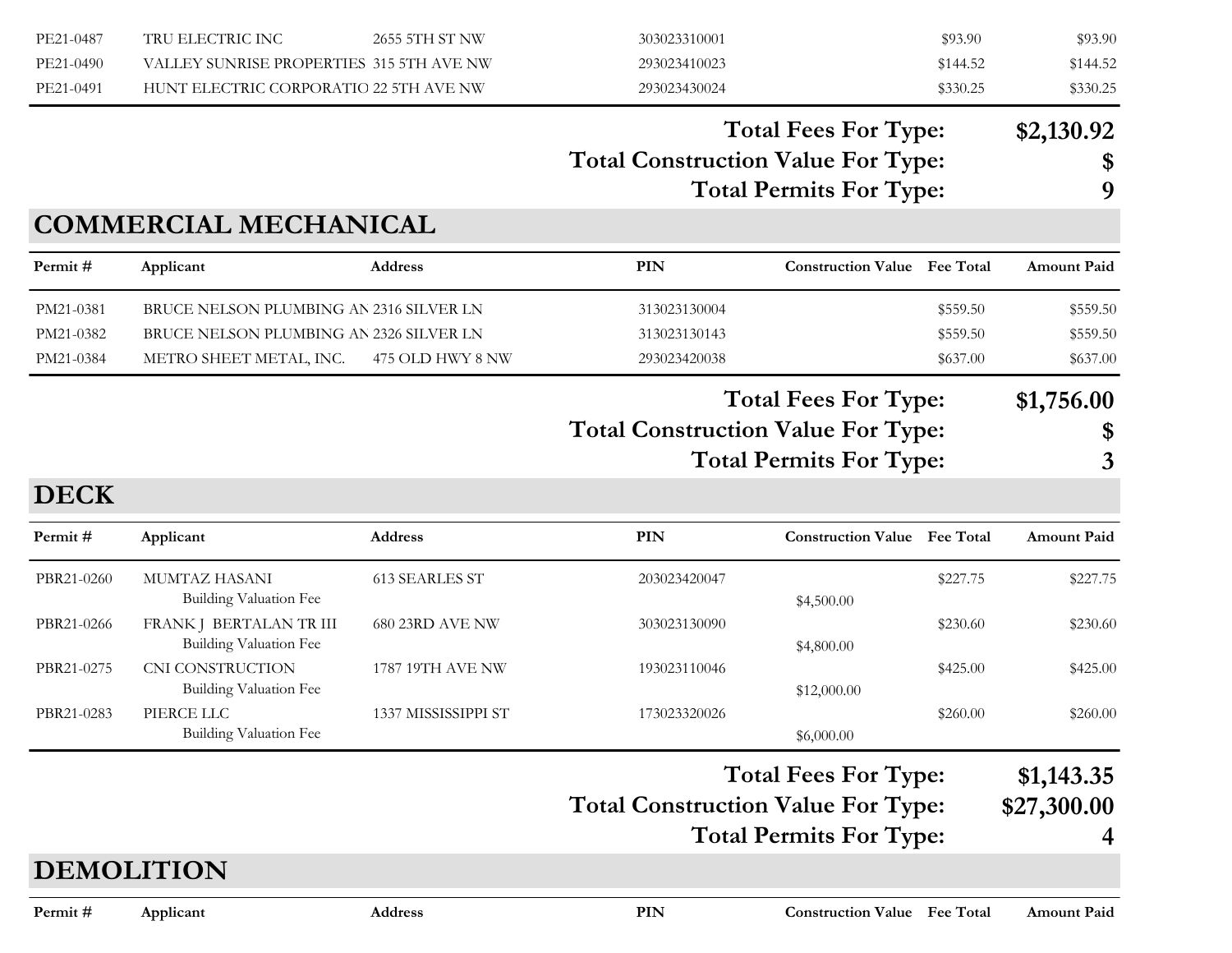| PD21-0008         | GUSTAFSON EXCAVATING INC 2299 PALMER DR                   |                      | 193023430034                              |                                     | \$97.00          | \$97.00            |
|-------------------|-----------------------------------------------------------|----------------------|-------------------------------------------|-------------------------------------|------------------|--------------------|
|                   |                                                           |                      |                                           | <b>Total Fees For Type:</b>         |                  | \$97.00            |
|                   |                                                           |                      | <b>Total Construction Value For Type:</b> |                                     |                  | \$                 |
|                   |                                                           |                      |                                           | <b>Total Permits For Type:</b>      |                  |                    |
| <b>EGRESS</b>     |                                                           |                      |                                           |                                     |                  |                    |
| Permit#           | Applicant                                                 | <b>Address</b>       | <b>PIN</b>                                | <b>Construction Value Fee Total</b> |                  | <b>Amount Paid</b> |
| PBR21-0261        | <b>EGRESS WINDOW GUY</b><br><b>Building Valuation Fee</b> | 2889 12TH ST NW      | 193023310112                              | \$5,660.00                          | \$250.65         | \$250.65           |
|                   |                                                           |                      |                                           | <b>Total Fees For Type:</b>         |                  | \$250.65           |
|                   |                                                           |                      | <b>Total Construction Value For Type:</b> |                                     |                  | \$5,660.00         |
|                   |                                                           |                      |                                           | <b>Total Permits For Type:</b>      |                  |                    |
| <b>FIRE ALARM</b> |                                                           |                      |                                           |                                     |                  |                    |
| Permit#           | Applicant                                                 | <b>Address</b>       | <b>PIN</b>                                | <b>Construction Value Fee Total</b> |                  | <b>Amount Paid</b> |
| PF21-0066         | LIFE SAFETY SYSTEMS                                       | 900 LONG LAKE RD     | 203023340125                              |                                     | \$238.70         | \$238.70           |
|                   |                                                           |                      |                                           | <b>Total Fees For Type:</b>         |                  | \$238.70           |
|                   |                                                           |                      | <b>Total Construction Value For Type:</b> |                                     |                  | \$                 |
|                   |                                                           |                      |                                           | <b>Total Permits For Type:</b>      |                  |                    |
|                   | <b>FIRE SPRINKLER</b>                                     |                      |                                           |                                     |                  |                    |
| Permit#           | Applicant                                                 | <b>Address</b>       | PIN                                       | <b>Construction Value</b>           | <b>Fee Total</b> | <b>Amount Paid</b> |
| PF21-0067         | GENERAL SPRINKLER CORPOR 305 2ND ST NW                    |                      | 293023440040                              |                                     | \$50.26          | \$50.26            |
| PF21-0068         | <b>ESCAPE FIRE PROTECTION</b>                             | 475 OLD HIGHWAY 8 NW | 293023420004                              |                                     | \$56.45          | \$56.45            |
| PF21-0069         | <b>ESCAPE FIRE PROTECTION</b>                             | 475 OLD HIGHWAY 8 NW | 293023420004                              |                                     | \$106.00         | \$106.00           |
| PF21-0065         | FRONTIER FIRE PROTECTION   900 LONG LAKE RD               |                      | 203023340125                              |                                     | \$174.38         | \$174.38           |
|                   |                                                           |                      |                                           | <b>Total Fees For Type:</b>         |                  | \$387.09           |
|                   |                                                           |                      | <b>Total Construction Value For Type:</b> |                                     |                  | \$                 |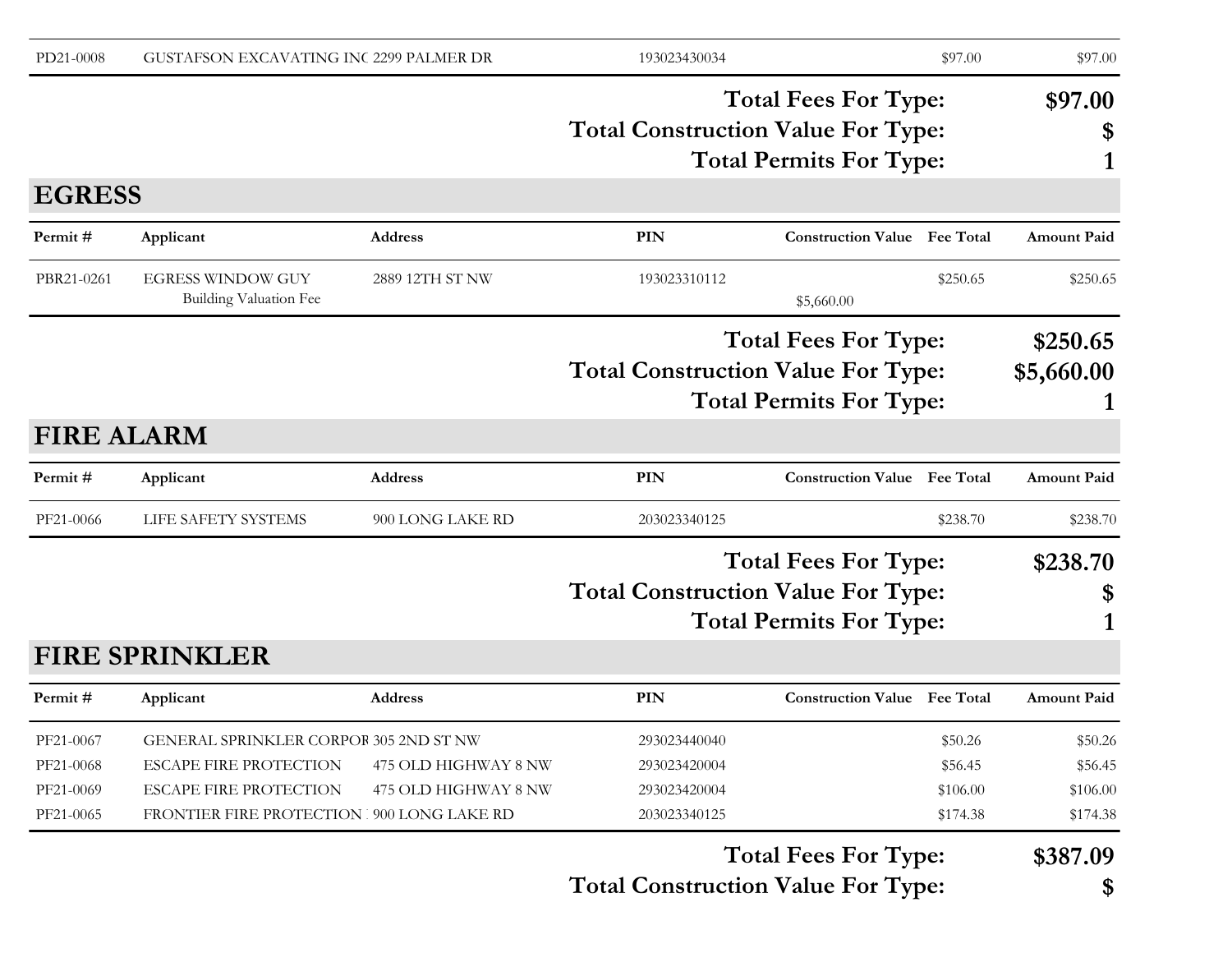## **FOUNDATION**

| Permit#                | Applicant                                                                          | Address          | PIN                                       | <b>Construction Value</b> Fee Total                           |                    | <b>Amount Paid</b>      |
|------------------------|------------------------------------------------------------------------------------|------------------|-------------------------------------------|---------------------------------------------------------------|--------------------|-------------------------|
| PBR21-0285             | DBS RESIDENTIAL SOLUTIONS 1459 12TH TER NW<br>Building Valuation Fee               |                  | 203023320057                              | \$23,992.91                                                   | \$754.81           | \$754.81                |
|                        |                                                                                    |                  | <b>Total Construction Value For Type:</b> | <b>Total Fees For Type:</b><br><b>Total Permits For Type:</b> |                    | \$754.81<br>\$23,992.91 |
|                        | <b>IRRIGATION METER</b>                                                            |                  |                                           |                                                               |                    |                         |
| Permit#                | Applicant                                                                          | <b>Address</b>   | PIN                                       | <b>Construction Value</b> Fee Total                           |                    | <b>Amount Paid</b>      |
| PP21-0257<br>PP21-0258 | BRUCE NELSON PLUMBING AN 2316 SILVER LN<br>BRUCE NELSON PLUMBING AN 2326 SILVER LN |                  | 313023130004<br>313023130143              |                                                               | \$76.00<br>\$76.00 | \$76.00<br>\$76.00      |
|                        | <b>MECHANICAL</b>                                                                  |                  | <b>Total Construction Value For Type:</b> | <b>Total Fees For Type:</b><br><b>Total Permits For Type:</b> |                    | \$152.00<br>\$<br>2     |
| Permit#                | Applicant                                                                          | <b>Address</b>   | PIN                                       | <b>Construction Value Fee Total</b>                           |                    | <b>Amount Paid</b>      |
| PM21-0374              | <b>GV HEATING AND AIR</b>                                                          | 2749 MISSION CT  | 303023240076                              |                                                               | \$113.00           | \$113.00                |
| PM21-0375              | <b>CENTERPOINT ENERGY</b>                                                          | 2366 ERIN CT     | 183023130058                              |                                                               | \$113.00           | \$113.00                |
| PM21-0376              | STANDARD HTG & A/C CO                                                              | 2502 13TH TER NW | 193023310161                              |                                                               | \$65.50            | \$65.50                 |
| PM21-0377              | STANDARD HTG & A/C CO                                                              | 540 OLD TOWN DR  | 293023120140                              |                                                               | \$113.00           | \$113.00                |
| PM21-0378              | COMFORT MATTERS HEATING 2043 PLEASANT VIEW DR                                      |                  | 183023320038                              |                                                               | \$113.00           | \$113.00                |
| PM21-0379              | AQUARIUS WATER CONDITION 533 3RD AVE NW                                            |                  | 293023140110                              |                                                               | \$65.50            | \$65.50                 |
| PM21-0380              | MCQUILLAN BROTHERS PLUMI 10 OAKWOOD DR                                             |                  | 313023110102                              |                                                               | \$65.50            | \$65.50                 |
| PM21-0383              | MN PLUMBING & HOME SERVI 657 10TH ST NW                                            |                  | 203023430017                              |                                                               | \$65.50            | \$65.50                 |
| PM21-0385              | PB SERVICES LLC                                                                    | 860 6TH ST SW    | 323023310089                              |                                                               | \$230.50           | \$230.50                |
| PM21-0386              | HOFFMAN REFRIGERATION AI 49 16TH AVE SW                                            |                  | 323023220004                              |                                                               | \$65.50            | \$65.50                 |
| PM21-0387              | PARKVIEW HEATING AND AIR 1580 15TH ST NW                                           |                  | 203023230055                              |                                                               | \$193.00           | \$193.00                |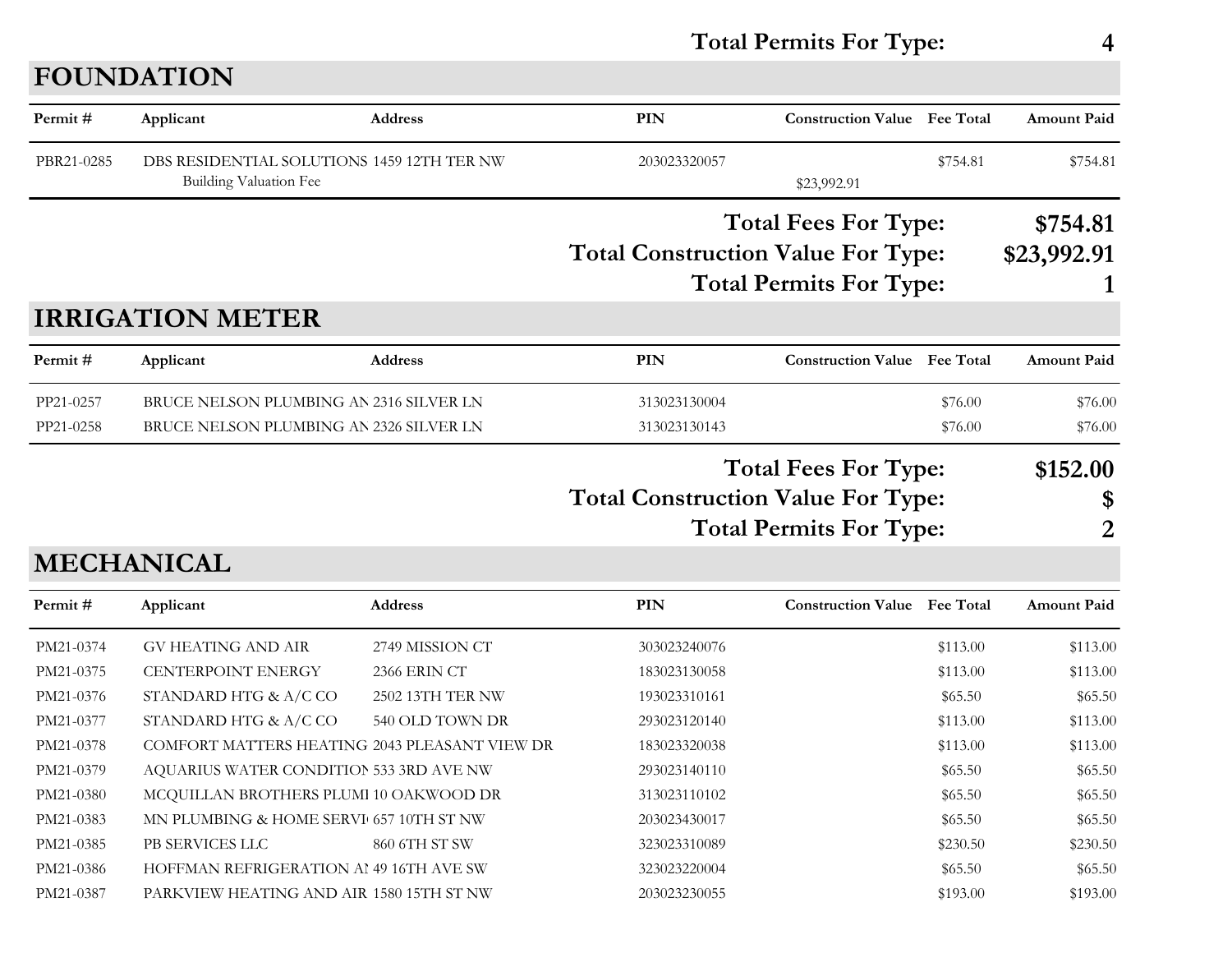| PM21-0388 | HERO PLUMBING HEATING & 1355 POPPYSEED CT      |                      | 173023230047 | \$65.50  | \$65.50  |
|-----------|------------------------------------------------|----------------------|--------------|----------|----------|
| PM21-0389 | FIRESIDE HEARTH AND HOME 1485 18TH AVE NW      |                      | 193023140105 | \$86.00  | \$86.00  |
| PM21-0390 | MN PLUMBING & HOME SERVI 2346 PLEASANT VIEW DR |                      | 183023230032 | \$65.50  | \$65.50  |
| PM21-0391 | BONFE'S PLUMBING, HEATING 1527 14TH AVE NW     |                      | 203023230092 | \$65.50  | \$65.50  |
| PM21-0393 | STANDARD HTG & A/C CO                          | 1494 21ST AVE NW # 1 | 193023130244 | \$65.50  | \$65.50  |
| PM21-0394 | AQUARIUS WATER CONDITION 2781 16TH TER NW      |                      | 193023210085 | \$65.50  | \$65.50  |
| PM21-0395 | SUPER HEATING AND COOLIN 1885 INCA LN          |                      | 303023410012 | \$113.00 | \$113.00 |
| PM21-0397 | RESIDENTIAL HEATING & CON 1995 SIOUX BLVD      |                      | 303023410058 | \$65.50  | \$65.50  |
| PM21-0398 | RICCAR HEATING & A/C                           | 1687 LONG LAKE RD    | 203023220020 | \$340.50 | \$340.50 |
| PM21-0399 | ST MARIE SHEET METAL INC 110 30TH AVE NW       |                      | 303023330052 | \$65.50  | \$65.50  |
| PM21-0400 | SOUTH MECHANICAL CONTRA 260 OAKWOOD DR         |                      | 313023140010 | \$113.00 | \$113.00 |
| PM21-0401 | MCQUILLAN BROTHERS PLUMI 669 INCA LN           |                      | 303023140051 | \$113.00 | \$113.00 |
| PM21-0402 | KRINKIE HEATING & AIR                          | 1545 STINSON BLVD    | 193023230012 | \$65.50  | \$65.50  |
| PM21-0403 | AQUARIUS WATER CONDITION 350 KIOWA AVE         |                      | 303023410062 | \$65.50  | \$65.50  |
| PM21-0405 | TOTAL COMFORT                                  | 1131 BLACK OAK DR    | 193023340029 | \$113.00 | \$113.00 |
| PM21-0406 | METRO HEATING & COOLING 510 RIVIERA DR         |                      | 323023310065 | \$160.50 | \$160.50 |
| PM21-0407 | HEATING AND COOLING TWO 77 32ND AVE NW         |                      | 303023330018 | \$113.00 | \$113.00 |
| PM21-0408 | HERO PLUMBING HEATING & 2321 LONG LAKE RD      |                      | 173023230058 | \$65.50  | \$65.50  |
| PM21-0409 | RAY N WELTER HEATING CO 803 TORCHWOOD CT       |                      | 303023220053 | \$113.00 | \$113.00 |
| PM21-0410 | STANDARD HTG & A/C CO                          | 259 KIMBERLY DR      | 303023440039 | \$113.00 | \$113.00 |
| PM21-0411 | ST. PAUL PLUMBING AND & HE 691 INCA LN         |                      | 303023140048 | \$65.50  | \$65.50  |
| PM21-0412 | THE SNELLING CO                                | 1031 6TH ST SW       | 323023340009 | \$65.50  | \$65.50  |
| PM21-0413 | THE SNELLING CO                                | 1033 6TH ST SW       | 323023340009 | \$65.50  | \$65.50  |

## **Total Fees For Type: \$3,432.50**

**Total Construction Value For Type: \$ Total Permits For Type: 34**

| \$ |
|----|
| 34 |

| Permit#    | Applicant                                                               | Address                 | <b>PIN</b>   | <b>Construction Value</b> Fee Total |          | <b>Amount Paid</b> |
|------------|-------------------------------------------------------------------------|-------------------------|--------------|-------------------------------------|----------|--------------------|
| PBR21-0242 | TLC REMODELING<br>Building Valuation Fee                                | <b>1523 20TH AVE NW</b> | 193023140057 | \$15,196.00                         | \$512.89 | \$512.89           |
| PBR21-0263 | TWIN CITY HOME REMODELIN 1021 2ND ST NW<br>Building Valuation Fee       |                         | 293023340048 | \$16,554.00                         | \$550.24 | \$550.24           |
| PBR21-0264 | STONEHEARTH CUSTOM HOM 110 30TH AVE NW<br><b>Building Valuation Fee</b> |                         | 303023330052 | \$10,000.00                         | \$370.00 | \$370.00           |

**MISC**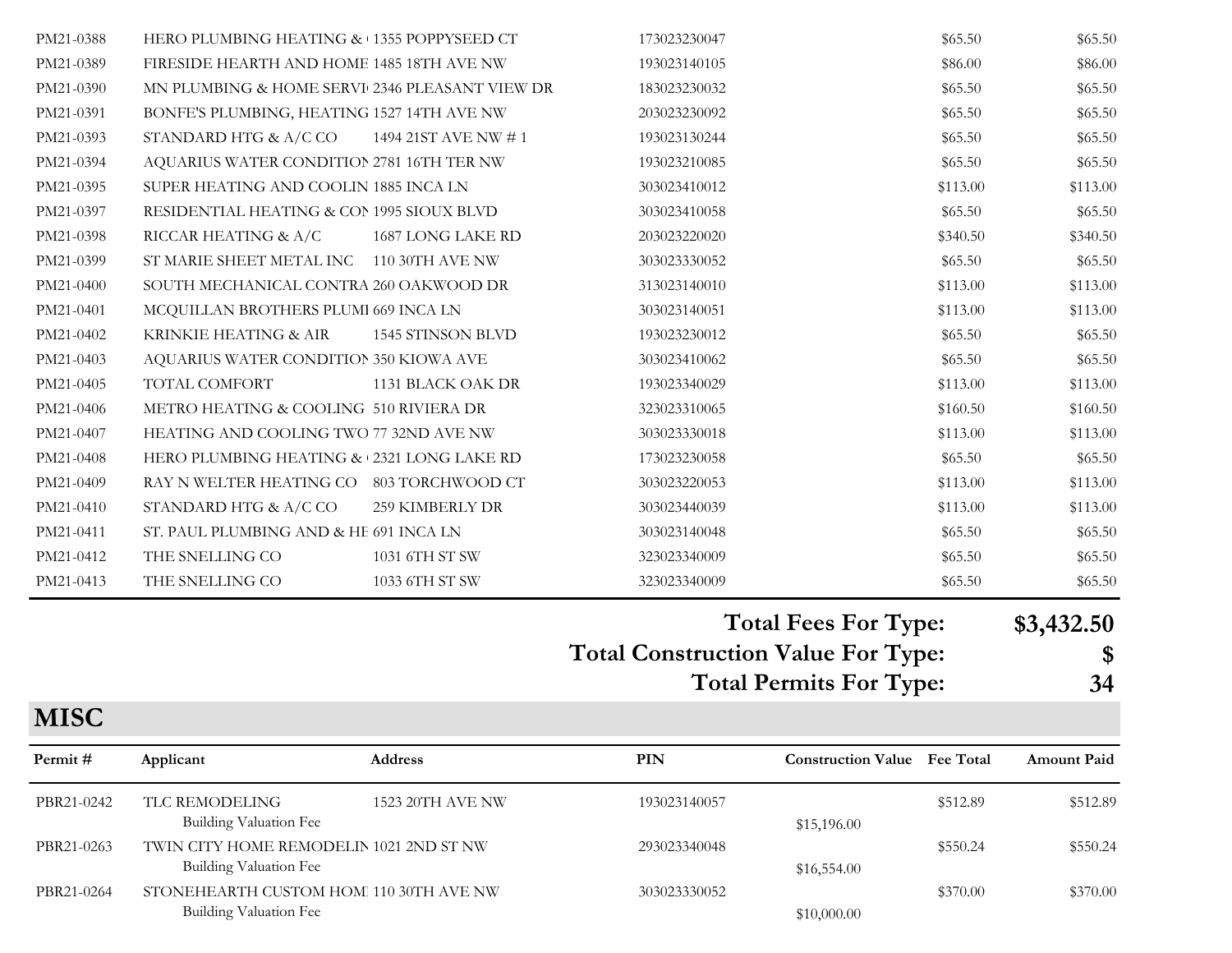|            |                                           |                         |              | <b>Total Fees For Type:</b> |            | \$4,343.17 |
|------------|-------------------------------------------|-------------------------|--------------|-----------------------------|------------|------------|
|            | Building Valuation Fee                    |                         |              | \$5,000.00                  |            |            |
| PBR21-0269 | NORTHERN LIGHTS CONSTRU( 531 TRUE ST NW   |                         | 1463M36400   |                             | \$232.50   | \$232.50   |
|            | Building Valuation Fee                    |                         |              | \$1,000.00                  |            |            |
| PBR21-0288 | DANIEL SEGARRA ILLESCAS                   | 1171 MOONEY DR          | 1363M21300   |                             | \$92.50    | \$92.50    |
|            | Building Valuation Fee                    |                         |              | \$8,000.00                  |            |            |
| PBR21-0287 | GREAT LAKES WINDOW SIDIN 2049 29TH AVE NW |                         | 183023310041 |                             | \$315.00   | \$315.00   |
|            | Building Valuation Fee                    |                         |              | \$12,992.00                 |            |            |
| PBR21-0277 | <b>SOLCIUS LLC</b>                        | <b>1498 18TH AVE NW</b> | 193023140078 |                             | \$452.29   | \$452.29   |
|            | Building Valuation Fee                    |                         |              | \$13,000.00                 |            |            |
| PBR21-0274 | HOMESTEAD REMODELING AL 1926 16TH ST NW   |                         | 193023110063 |                             | \$452.50   | \$452.50   |
|            | Building Valuation Fee                    |                         |              | \$45,000.00                 |            |            |
| PBR21-0272 | <b>ABILITY SOLUTIONS</b>                  | 260 OAKWOOD DR          | 313023140010 |                             | \$1,146.50 | \$1,146.50 |
|            | Building Valuation Fee                    |                         |              | \$4,500.00                  |            |            |
| PBR21-0267 | <b>DANIEL TURNER</b>                      | 2190 SILVER LN          | 313023140134 |                             | \$218.75   | \$218.75   |

**Total Construction Value For Type: \$131,242.00**

**Total Permits For Type: 10**

#### **MISCELLANEOUS**

| Permit#    | Applicant                                                                      | <b>Address</b>   | <b>PIN</b>   | <b>Construction Value</b> | <b>Fee Total</b> | <b>Amount Paid</b> |
|------------|--------------------------------------------------------------------------------|------------------|--------------|---------------------------|------------------|--------------------|
| PBR21-0251 | DORAN SPECIAL PROJECTS<br>Building Valuation Fee                               | 475 OLD HWY 8 NW | 293023420038 | \$125,000.00              | \$4,914.10       | \$4,914.10         |
| PBR21-0258 | HOLIDAY STATION STORES LL 950 COUNTY ROAD D W<br><b>Building Valuation Fee</b> |                  | 323023340026 | \$287,000.00              | \$4,381.20       | \$4,381.20         |
| PBR21-0273 | TMG CONSTRUCTION INC<br>Building Valuation Fee                                 | 50 14TH ST NW    | 203023140011 | \$500,000.00              | \$6,947.85       | \$6,947.85         |
| PP21-0255  | <b>BLAYLOCK PLUMBING CO</b>                                                    | 475 OLD HWY 8 NW | 293023420038 |                           | \$70.90          | \$70.90            |
| PP21-0256  | <b>BLAYLOCK PLUMBING CO</b>                                                    | 475 OLD HWY 8 NW | 293023420038 |                           | \$293.68         | \$293.68           |
| PP21-0259  | BRUCE NELSON PLUMBING AN 2326 SILVER LN                                        |                  | 313023130143 |                           | \$86.75          | \$86.75            |
| PP21-0260  | BRUCE NELSON PLUMBING AN 2316 SILVER LN                                        |                  | 313023130004 |                           | \$86.75          | \$86.75            |
| PP21-0277  | BLAYLOCK PLUMBING CO                                                           | 601 CAMPUS DR    | 323023420019 |                           | \$142.55         | \$142.55           |

**Total Fees For Type: \$16,923.78**

**Total Construction Value For Type: \$912,000.00**

**Total Permits For Type: 8**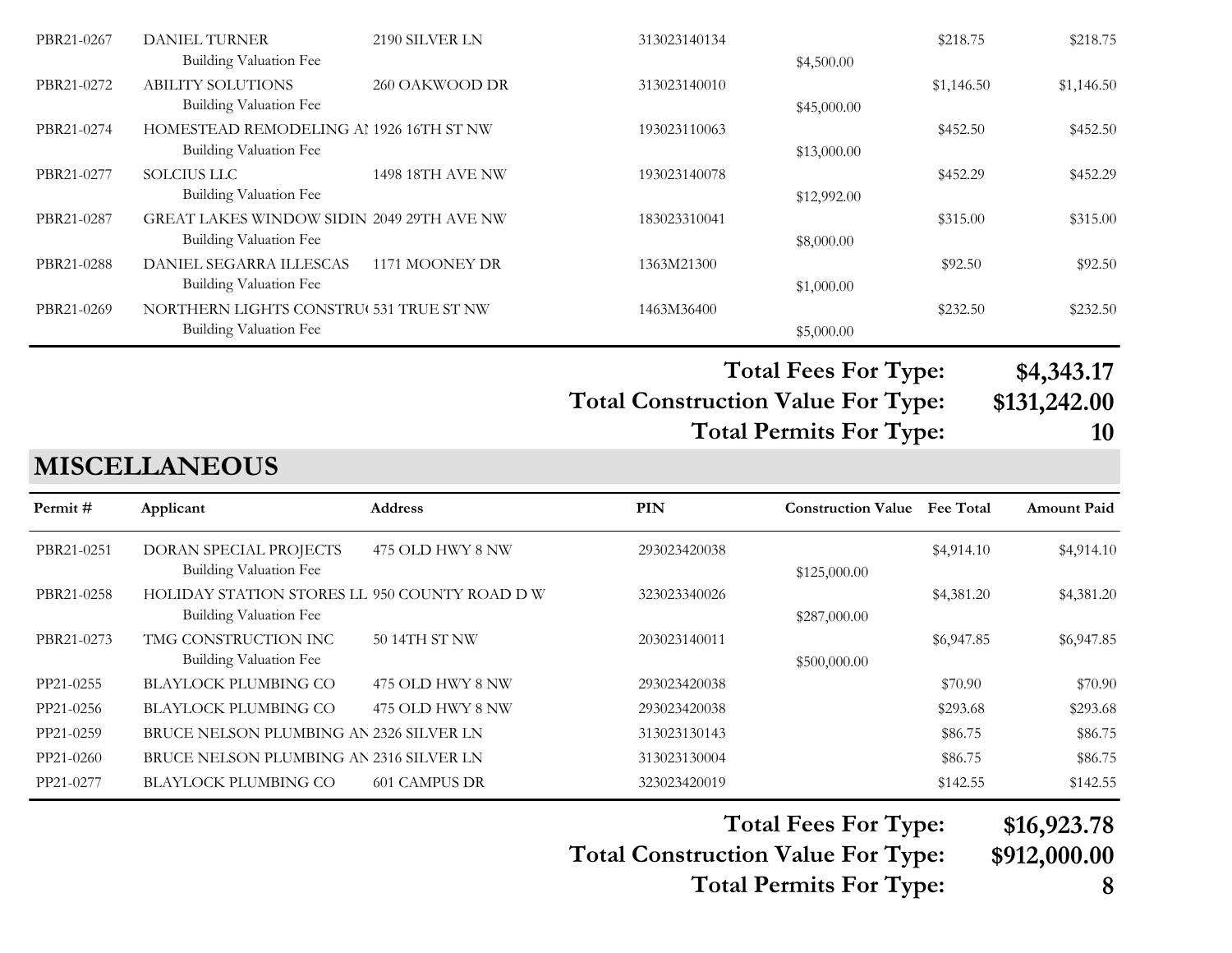**OFP**

| Permit #    | Applicant        | <b>Address</b>         | PIN          | <b>Construction Value</b> Fee Total                                                        |         | <b>Amount Paid</b>             |
|-------------|------------------|------------------------|--------------|--------------------------------------------------------------------------------------------|---------|--------------------------------|
| POFP21-0035 | Eric J S Traband | 2393 STINSON BLVD      | 183023230016 |                                                                                            | \$50.00 | \$50.00                        |
| POFP21-0048 | RON BUSHEY       | <b>119 30TH AVE NW</b> | 303023330064 |                                                                                            | \$50.00 | \$50.00                        |
| POFP21-0051 | JOSEPH B FARLEY  | 600 3RD AVE NW         | 293023140042 |                                                                                            | \$30.00 | \$30.00                        |
|             |                  |                        |              | $T_{\alpha\alpha}$ $\Gamma_{\alpha\alpha}$ $\Gamma_{\alpha\alpha}$ $\Gamma_{\alpha\alpha}$ |         | $\triangle$ 120 $\triangle$ 00 |

#### **Total Construction Value For Type: \$ Total Fees For Type: \$130.00 Total Permits For Type: 3**

**PLUMBING**

| Permit #  | Applicant                                          | <b>Address</b>                                        | <b>PIN</b>   | <b>Construction Value</b> Fee Total |          | <b>Amount Paid</b> |
|-----------|----------------------------------------------------|-------------------------------------------------------|--------------|-------------------------------------|----------|--------------------|
| PP21-0246 |                                                    | MN PLUMBING & HOME SERVI 2622 INNSBRUCK TRL UNIT 2622 | 193023310102 |                                     | \$69.75  | \$69.75            |
| PP21-0252 | HIBERBUAB PLUMBING LLC                             | 895 OAKWOOD DR                                        | 303023110026 |                                     | \$86.75  | \$86.75            |
| PP21-0253 | MN PLUMBING & HOME SERVI 530 OLD TOWN DR UNIT 59   |                                                       | 293023120139 |                                     | \$69.75  | \$69.75            |
| PP21-0254 | RICKS PLUMBING INC.                                | 1687 LONG LAKE RD                                     | 203023220020 |                                     | \$164.25 | \$164.25           |
| PP21-0261 | CERTIFIED MECHANICAL                               | 518 QUEENS GATE                                       | 293023120098 |                                     | \$69.95  | \$69.95            |
| PP21-0262 | NOWTHEN PLUMBING INC                               | <b>110 30TH AVE NW</b>                                | 303023330052 |                                     | \$70.43  | \$70.43            |
| PP21-0266 | MN PLUMBING & HOME SERVI 649 OLD HWY 8 NW $\#$ 107 |                                                       | 293023130069 |                                     | \$69.75  | \$69.75            |
| PP21-0269 | SOUTH MECHANICAL CONTRA 260 OAKWOOD DR             |                                                       | 313023140010 |                                     | \$94.50  | \$94.50            |
| PP21-0270 | TERRY NELSON PLUMBING IN 1981 SERENDIPITY CT       |                                                       | 183023330010 |                                     | \$110.00 | \$110.00           |
| PP21-0271 | <b>SEMLAK PLUMBING</b>                             | 1021 2ND ST NW                                        | 293023340048 |                                     | \$70.75  | \$70.75            |
| PP21-0274 | MASTER PLUMBING SERVICES 1926 16TH ST NW           |                                                       | 193023110063 |                                     | \$70.75  | \$70.75            |
| PP21-0276 | HERO PLUMBING HEATING & 2361 5TH ST NW             |                                                       | 303023420012 |                                     | \$93.75  | \$93.75            |
| PP21-0281 | <b>GORDON D MCKAY</b>                              | <b>1523 20TH AVE NW</b>                               | 193023140057 |                                     | \$94.50  | \$94.50            |
| PP21-0283 | PAULS PLUMBING AND HTG D. 2178 17TH ST NW          |                                                       | 193023120011 |                                     | \$69.75  | \$69.75            |
| PP21-0284 | HERO PLUMBING HEATING & 1799 15TH AVE NW           |                                                       | 203023220001 |                                     | \$70.67  | \$70.67            |
| PP21-0285 | WELD & SONS PLUMBING                               | 960 OAKWOOD DR                                        | 303023110032 |                                     | \$89.85  | \$89.85            |

**Total Fees For Type: \$1,365.15**

**Total Construction Value For Type: \$**

**Total Permits For Type: 16**

#### **RESIDENTIAL**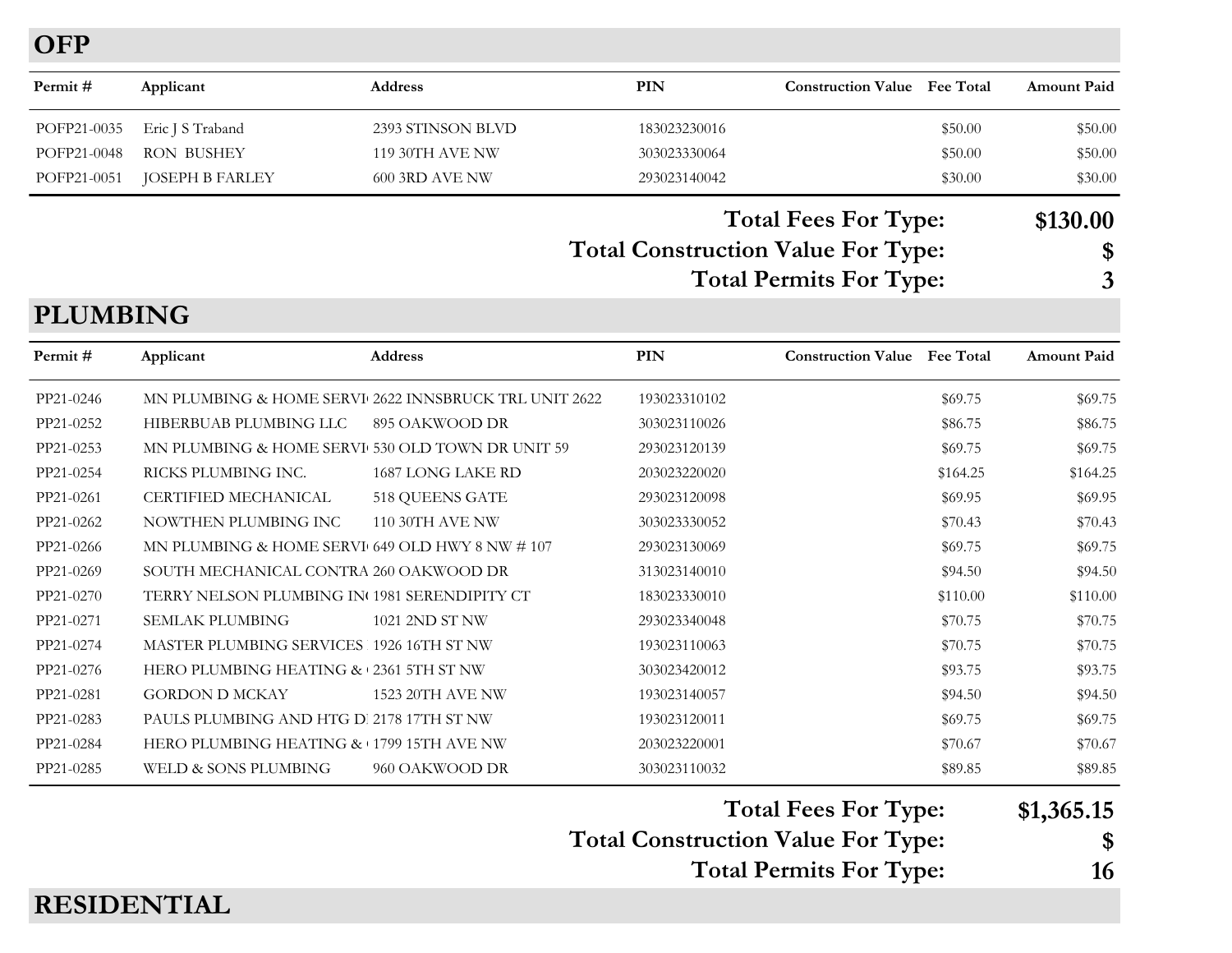| Permit#   | Applicant                                       | Address                      | PIN          | <b>Construction Value Fee Total</b> |          | <b>Amount Paid</b> |
|-----------|-------------------------------------------------|------------------------------|--------------|-------------------------------------|----------|--------------------|
| PE21-0233 | EARLYBIRD ELECTRIC                              | 1463 1ST AVE NW              | 213023230005 |                                     | \$68.00  | \$68.00            |
| PE21-0264 | TOMPKINS ELECTRICAL CONT 1061 2ND ST NW         |                              | 293023340046 |                                     | \$128.00 | \$128.00           |
| PE21-0433 | SPARK ELECTRIC                                  | 2844 17TH TER NW             | 193023210018 |                                     | \$68.00  | \$68.00            |
| PE21-0434 | SPARK ELECTRIC                                  | 2002 17TH ST NW              | 193023120008 |                                     | \$68.00  | \$68.00            |
| PE21-0443 | DEANS PROFESSIONAL PLUMB 521 SILVER LAKE RD NW  |                              | 303023130084 |                                     | \$68.00  | \$68.00            |
| PE21-0445 | LIVE WIRE ELECTRIC SERVICE 941 OAKWOOD DR       |                              | 303023110028 |                                     | \$68.00  | \$68.00            |
| PE21-0446 | POWERHOUSE ELECTRIC                             | <b>642 SILVER LAKE RD NW</b> | 303023240003 |                                     | \$68.00  | \$68.00            |
| PE21-0447 | GV HEATING AND AIR                              | 2749 MISSION CT              | 303023240076 |                                     | \$68.00  | \$68.00            |
| PE21-0448 | CENTERPOINT ENERGY                              | 2366 ERIN CT                 | 183023130058 |                                     | \$68.00  | \$68.00            |
| PE21-0449 | M JONES ELECTRIC                                | 1593 LONG LAKE RD            | 203023230024 |                                     | \$68.00  | \$68.00            |
| PE21-0450 | SUBURBAN ELECTRIC                               | 2043 PLEASANT VIEW DR        | 183023320038 |                                     | \$58.00  | \$58.00            |
| PE21-0453 | PRIDE ELECTRIC INC                              | 110 30TH AVE NW              | 303023330052 |                                     | \$128.00 | \$128.00           |
| PE21-0454 | <b>HENRY DOEUR</b>                              | 2260 TIOGA BLVD              | 303023420072 |                                     | \$68.00  | \$68.00            |
| PE21-0455 | ELECTRIC SYSTEMS SOLUTION 621 SILVER LAKE RD NW |                              | 303023130085 |                                     | \$178.00 | \$178.00           |
| PE21-0458 | ALWAYS ON ELECTRIC                              | 675 4TH AVE NW               | 293023140052 |                                     | \$68.00  | \$68.00            |
| PE21-0461 | RAY OF LIGHT ELECTRIC                           | 541 FAIRFIELD DR NW          | 303023130069 |                                     | \$68.00  | \$68.00            |
| PE21-0463 | SHORTSTOP ELECTRIC                              | 2190 SILVER LN               | 313023140134 |                                     | \$128.00 | \$128.00           |
| PE21-0464 | LINDSAY L BEAULIEU                              | 1021 2ND ST NW               | 293023340048 |                                     | \$128.00 | \$128.00           |
| PE21-0465 | THE ELECTRICAL CONNECTIO 1580 15TH ST NW        |                              | 203023230055 |                                     | \$128.00 | \$128.00           |
| PE21-0466 | KEVIN AHLERS ELECTRIC LLC 2947 INNSBRUCK DR     |                              | 193023320038 |                                     | \$128.00 | \$128.00           |
| PE21-0467 | ALWAYS ON ELECTRIC                              | <b>600 3RD AVE NW</b>        | 293023140042 |                                     | \$178.00 | \$178.00           |
| PE21-0468 | SPARK ELECTRIC                                  | 2502 13TH TER NW             | 193023310161 |                                     | \$68.00  | \$68.00            |
| PE21-0469 | ACCREDITED ELECTRICAL SOI 251 14TH AVE NW       |                              | 293023330016 |                                     | \$68.00  | \$68.00            |
| PE21-0470 | BASSING ELECTRIC INC                            | 1981 SERENDIPITY CT          | 183023330010 |                                     | \$128.00 | \$128.00           |
| PE21-0471 | PERFORMANCE ELECTRICAL C 1667 17TH AVE NW       |                              | 193023110107 |                                     | \$178.00 | \$178.00           |
| PE21-0472 | NB ELECTRIC INC                                 | 860 6TH ST SW                | 323023310089 |                                     | \$318.00 | \$318.00           |
| PE21-0473 | SPARK ELECTRIC                                  | 540 OLD TOWN DR              | 293023120140 |                                     | \$68.00  | \$68.00            |
| PE21-0474 | MJ ELECTRIC MN INC                              | 598 YANKTON COLLEGE LN       | 303023230037 |                                     | \$68.00  | \$68.00            |
| PE21-0475 | DEANS PROFESSIONAL PLUMB 1743 ROXANNA LN        |                              | 193023220074 |                                     | \$128.00 | \$128.00           |
| PE21-0476 | SUBURBAN ELECTRIC                               | 681 RIVIERA CT               | 323023330084 |                                     | \$58.00  | \$58.00            |
| PE21-0477 | HUNT ELECTRIC CORPORATIO 3130 SEMINARY DR       |                              | 303023230020 |                                     | \$68.00  | \$68.00            |
| PE21-0478 | HUNT ELECTRIC CORPORATIO 615 12TH AVE NW        |                              | 293023240137 |                                     | \$68.00  | \$68.00            |
| PE21-0479 | HUNT ELECTRIC CORPORATIO 2167 HERITAGE LN       |                              | 303023440063 |                                     | \$68.00  | \$68.00            |
| PE21-0480 | HUNT ELECTRIC CORPORATIO 2500 14TH AVE NW       |                              | 173023220021 |                                     | \$68.00  | \$68.00            |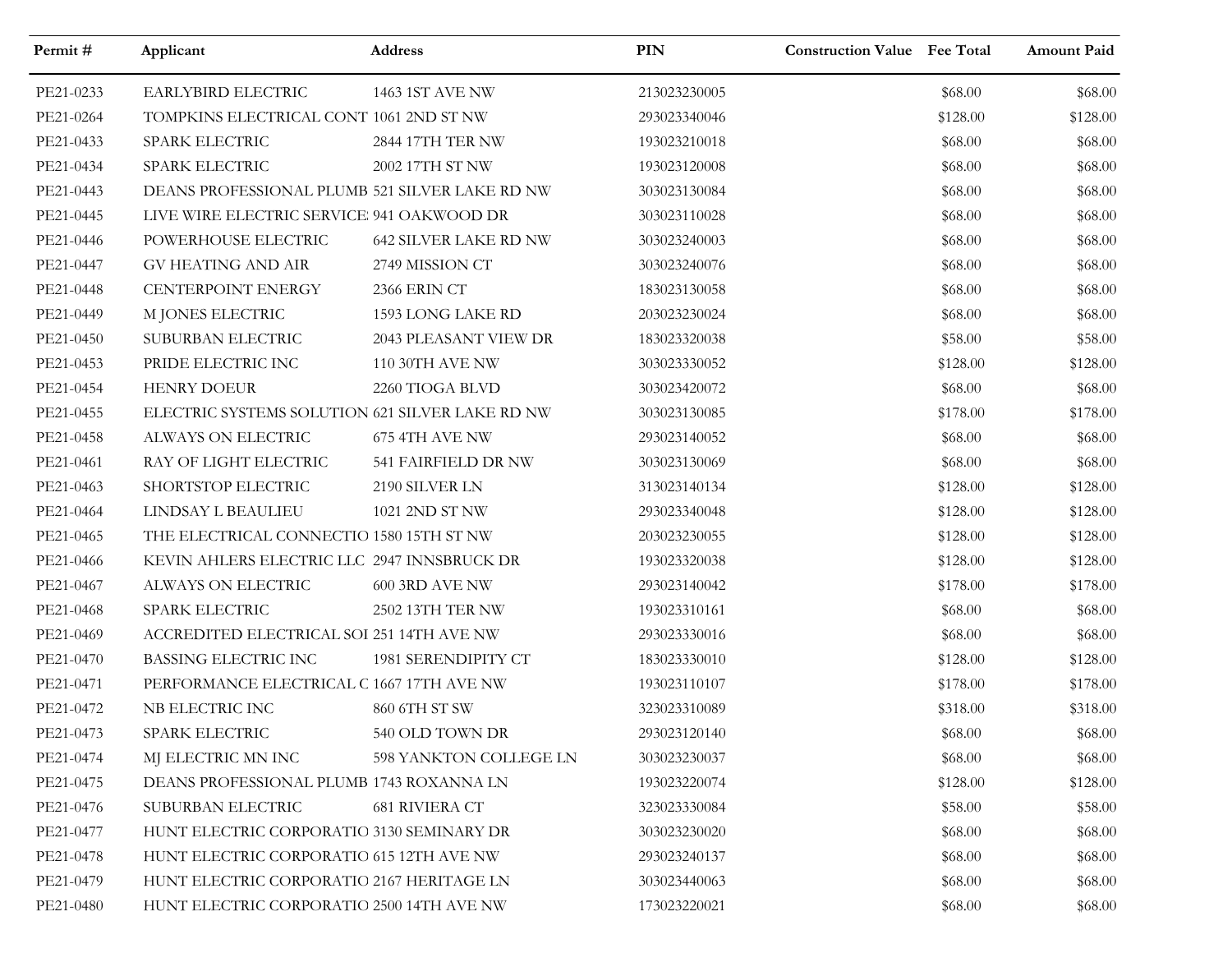| PE21-0481 | HUNT ELECTRIC CORPORATIO 2321 STINSON BLVD |                         | 183023230019 | \$68.00  | \$68.00  |
|-----------|--------------------------------------------|-------------------------|--------------|----------|----------|
| PE21-0482 | AFFORDABLE ELECTRIC                        | 1743 CHATHAM TER        | 303023440089 | \$128.00 | \$128.00 |
| PE21-0483 | PRIDE ELECTRIC INC                         | 2301 7TH ST NW          | 303023130088 | \$68.00  | \$68.00  |
| PE21-0484 | KY-DAN ELECTRIC INC                        | 260 OAKWOOD DR          | 313023140010 | \$128.00 | \$128.00 |
| PE21-0485 | EDISON ELECTRIC LLC                        | 1960 INCA LN            | 303023410023 | \$68.00  | \$68.00  |
| PE21-0486 | ADVANCED ELECTRICAL SERV 264 14TH AVE NW   |                         | 293023330021 | \$68.00  | \$68.00  |
| PE21-0488 | SUBURBAN ELECTRIC                          | <b>1520 23RD AVE NW</b> | 193023130136 | \$58.00  | \$58.00  |
| PE21-0489 | FINE LINE ELECTRIC INC                     | 230 WINDSOR LN          | 313023130021 | \$128.00 | \$128.00 |
| PE21-0492 | Dana Schdeider Electric LLC                | <b>748 8TH AVE NW</b>   | 293023210084 | \$68.00  | \$68.00  |
| PE21-0493 | MILLER CLARK ELECTRIC LLC 77 32ND AVE NW   |                         | 303023330018 | \$128.00 | \$128.00 |
| PE21-0494 | SKYLINE ELECTRIC LLC                       | <b>1501 17TH AVE NW</b> | 193023140008 | \$68.00  | \$68.00  |
|           |                                            |                         |              |          |          |

**Total Construction Value For Type: \$ Total Fees For Type: \$4,330.00 Total Permits For Type: 45**

## **ROOFING**

| Permit#    | Applicant                                                                | <b>Address</b>          | <b>PIN</b>   | <b>Construction Value</b> | <b>Fee Total</b> | <b>Amount Paid</b> |
|------------|--------------------------------------------------------------------------|-------------------------|--------------|---------------------------|------------------|--------------------|
| PBR21-0284 | ENGLUND ROOFING AND SHE 2040 SILVER LAKE RD NW<br>Building Valuation Fee |                         | 183023310065 | \$18,900.00               | \$420.45         | \$420.45           |
| PB21-0370  | <b>SELA ROOFING</b><br>Building Valuation Fee                            | 854 7TH AVE NW          | 293023120040 | \$10,000.00               | \$254.00         | \$254.00           |
| PB21-0372  | T&J CONSTRUCTION LLC<br>Building Valuation Fee                           | <b>275 14TH AVE NW</b>  | 293023330018 | \$20,000.00               | \$439.00         | \$439.00           |
| PB21-0375  | <b>SUSAN B ALMQUIST</b><br>Building Valuation Fee                        | <b>1667 17TH AVE NW</b> | 193023110107 | \$2,200.00                | \$124.10         | \$124.10           |
| PB21-0382  | TACHENY EXTERIORS<br>Building Valuation Fee                              | 169 WINDSOR LN          | 313023120023 | \$5,745.00                | \$179.87         | \$179.87           |
| PB21-0383  | EVERGREEN CONSTRUCTION 1943 9TH ST NW<br>Building Valuation Fee          |                         | 303023110051 | \$4,000.00                | \$143.00         | \$143.00           |
| PB21-0385  | <b>SELA ROOFING</b><br>Building Valuation Fee                            | <b>683 RIVIERA DR</b>   | 323023330083 | \$12,000.00               | \$291.00         | \$291.00           |
| PB21-0386  | MARK R AHLSTROM TRUSTEE<br>Building Valuation Fee                        | 680 20TH AVE NW         | 303023140045 | \$3,800.00                | \$142.90         | \$142.90           |
| PB21-0388  | JTR Roofing Inc<br>Building Valuation Fee                                | 1672 SIOUX BLVD         | 303023410042 | \$8,000.00                | \$217.00         | \$217.00           |
| PB21-0391  | M & R CONSTRUCTION LLC                                                   | 2330 LONG LAKE RD       | 183023140006 |                           | \$365.00         | \$365.00           |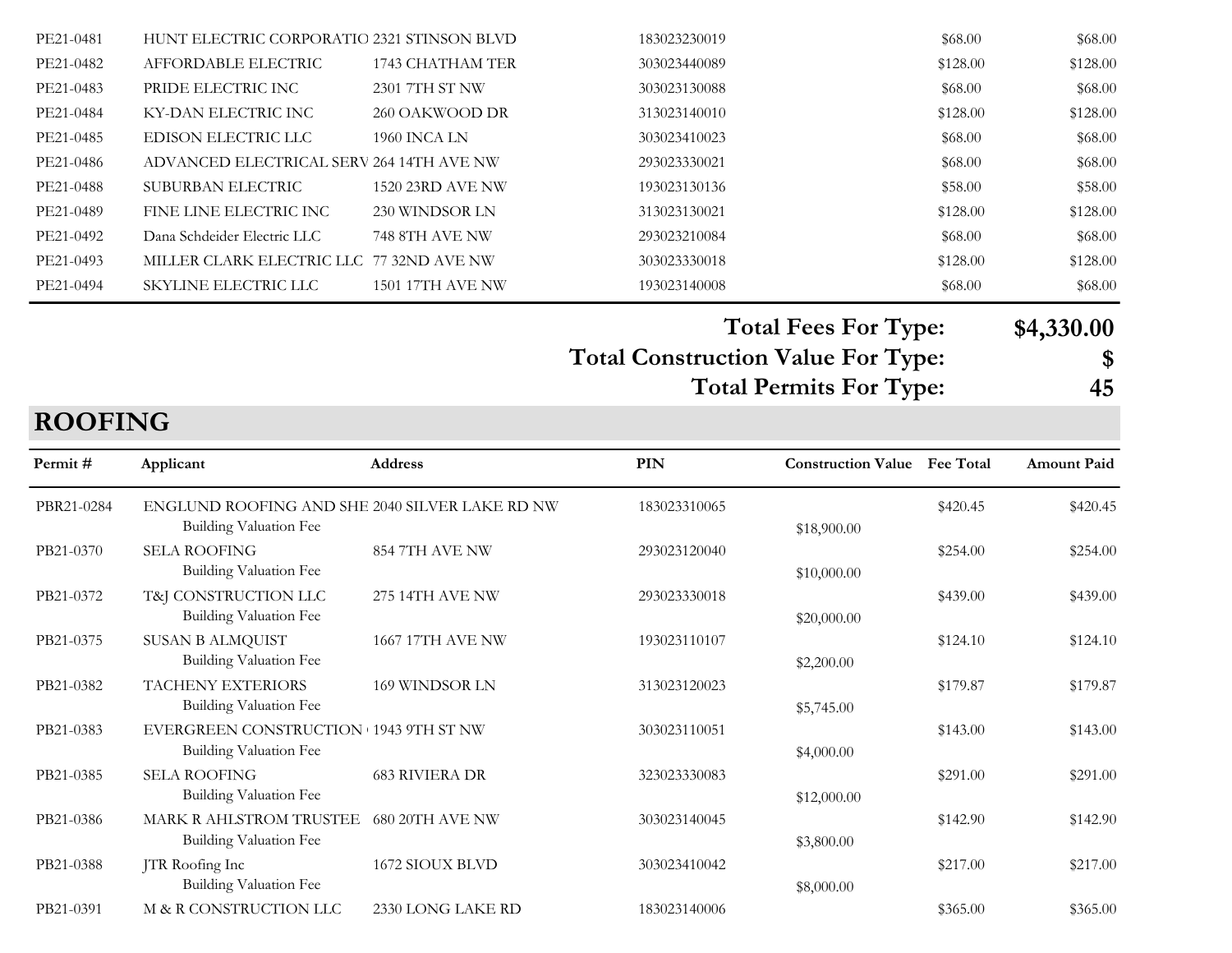|           | Building Valuation Fee                                                    |                        |                                           | \$16,000.00                         |          |                    |
|-----------|---------------------------------------------------------------------------|------------------------|-------------------------------------------|-------------------------------------|----------|--------------------|
| PB21-0392 | R & R ROOFING<br><b>Building Valuation Fee</b>                            | 449 KIOWA AVE          | 303023410029                              | \$8,100.00                          | \$235.05 | \$235.05           |
| PB21-0394 | <b>BLT SERVICES</b><br><b>Building Valuation Fee</b>                      | 1253 ROBIN LN          | 193023420014                              | \$4,500.00                          | \$161.25 | \$161.25           |
| PB21-0396 | <b>ERIC SCHEIBE</b><br>Building Valuation Fee                             | 280 WINDSOR LN         | 313023130053                              | \$3,937.50                          | \$142.97 | \$142.97           |
| PB21-0397 | <b>BRENT R BECKEN</b><br><b>Building Valuation Fee</b>                    | 282 WINDSOR LN         | 313023130055                              | \$3,937.50                          | \$142.97 | \$142.97           |
| PB21-0398 | <b>JEFFREY DUSICK</b><br><b>Building Valuation Fee</b>                    | 281 WINDSOR LN         | 313023130054                              | \$3,937.50                          | \$142.97 | \$142.97           |
| PB21-0400 | <b>SCOTT R ANDERSON</b><br><b>Building Valuation Fee</b>                  | 283 WINDSOR LN         | 313023130056                              | \$3,937.50                          | \$142.97 | \$142.97           |
| PB21-0402 | MOISES PACHECO<br><b>Building Valuation Fee</b>                           | 2463 SILVER LAKE RD NW | 183023120039                              | \$8,000.00                          | \$217.00 | \$217.00           |
| PB21-0404 | KAUFMAN SHEET METAL & RC 510 15TH AVE SW<br><b>Building Valuation Fee</b> |                        | 323023320087                              | \$21,333.00                         | \$475.67 | \$475.67           |
| PB21-0408 | KATHRYN ILENE DOZIER<br>Building Valuation Fee                            | 1131 MOONEY DR         | 1363M35500                                | \$5,000.00                          | \$161.50 | \$161.50           |
|           |                                                                           |                        |                                           |                                     |          |                    |
|           |                                                                           |                        |                                           | <b>Total Fees For Type:</b>         |          | \$4,398.67         |
|           |                                                                           |                        | <b>Total Construction Value For Type:</b> |                                     |          | \$163,328.00       |
|           |                                                                           |                        |                                           | <b>Total Permits For Type:</b>      |          | 19                 |
|           | <b>ROOFING/SIDING</b>                                                     |                        |                                           |                                     |          |                    |
| Permit#   | Applicant                                                                 | Address                | <b>PIN</b>                                | <b>Construction Value</b> Fee Total |          | <b>Amount Paid</b> |
| PB21-0406 | Thanousak Phanvixai<br><b>Building Valuation Fee</b>                      | 1420 CHAMPION DR       | 1363M27600                                | \$3,000.00                          | \$124.50 | \$124.50           |
|           |                                                                           |                        |                                           | <b>Total Fees For Type:</b>         |          | \$124.50           |
|           |                                                                           |                        | <b>Total Construction Value For Type:</b> |                                     |          | \$3,000.00         |
|           |                                                                           |                        |                                           | <b>Total Permits For Type:</b>      |          |                    |
|           | <b>RPZ/BACKFLOW</b>                                                       |                        |                                           |                                     |          |                    |
| Permit#   | Applicant                                                                 | <b>Address</b>         | PIN                                       | <b>Construction Value</b> Fee Total |          | <b>Amount Paid</b> |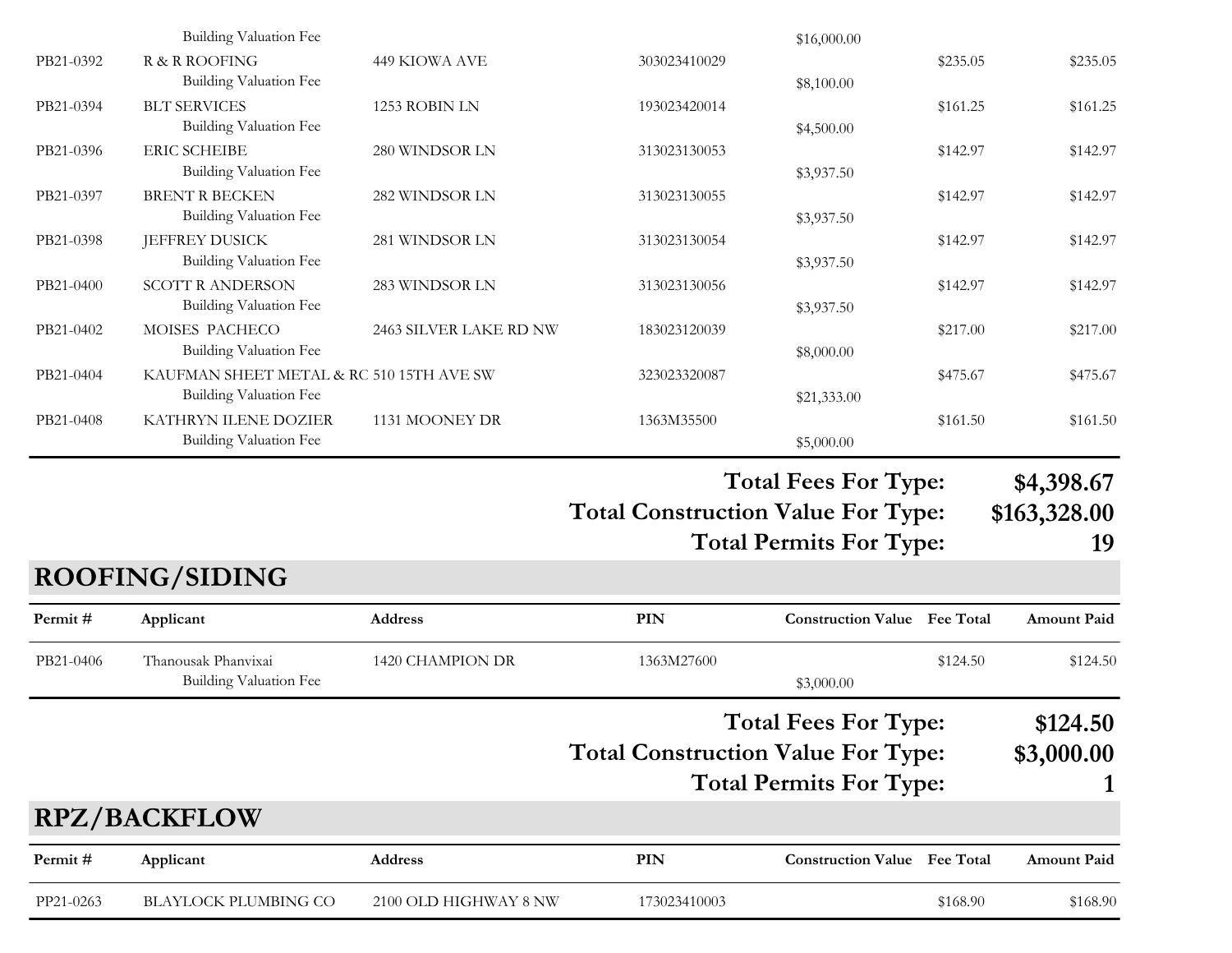**Total Fees For Type: \$168.90**

### **Total Construction Value For Type: \$**

**Total Permits For Type: 1**

### **SAINT ANTHONY**

| Permit#    | Applicant                   | Address         | <b>PIN</b>    | <b>Construction Value</b> Fee Total |        | Amount Paid |
|------------|-----------------------------|-----------------|---------------|-------------------------------------|--------|-------------|
| PSA21-0128 | <b>CITY OF NEW BRIGHTON</b> | SA REVIEWS 2021 | 9999999999999 |                                     | \$0.00 | \$0.00      |
| PSA21-0129 | <b>CITY OF NEW BRIGHTON</b> | SA REVIEWS 2021 | 9999999999999 |                                     | \$0.00 | \$0.00      |
| PSA21-0130 | <b>CITY OF NEW BRIGHTON</b> | SA REVIEWS 2021 | 9999999999999 |                                     | \$0.00 | \$0.00      |
| PSA21-0131 | <b>CITY OF NEW BRIGHTON</b> | SA REVIEWS 2021 | 9999999999999 |                                     | \$0.00 | \$0.00      |
| PSA21-0132 | <b>CITY OF NEW BRIGHTON</b> | SA REVIEWS 2021 | 9999999999999 |                                     | \$0.00 | \$0.00      |
| PSA21-0133 | <b>CITY OF NEW BRIGHTON</b> | SA REVIEWS 2021 | 9999999999999 |                                     | \$0.00 | \$0.00      |
| PSA21-0134 | <b>CITY OF NEW BRIGHTON</b> | SA REVIEWS 2021 | 9999999999999 |                                     | \$0.00 | \$0.00      |
| PSA21-0135 | <b>CITY OF NEW BRIGHTON</b> | SA REVIEWS 2021 | 9999999999999 |                                     | \$0.00 | \$0.00      |
| PSA21-0136 | <b>CITY OF NEW BRIGHTON</b> | SA REVIEWS 2021 | 9999999999999 |                                     | \$0.00 | \$0.00      |
| PSA21-0137 | <b>CITY OF NEW BRIGHTON</b> | SA REVIEWS 2021 | 9999999999999 |                                     | \$0.00 | \$0.00      |
| PSA21-0138 | <b>CITY OF NEW BRIGHTON</b> | SA REVIEWS 2021 | 9999999999999 |                                     | \$0.00 | \$0.00      |
| PSA21-0139 | <b>CITY OF NEW BRIGHTON</b> | SA REVIEWS 2021 | 9999999999999 |                                     | \$0.00 | \$0.00      |
| PSA21-0140 | <b>CITY OF NEW BRIGHTON</b> | SA REVIEWS 2021 | 9999999999999 |                                     | \$0.00 | \$0.00      |
| PSA21-0142 | <b>CITY OF NEW BRIGHTON</b> | SA REVIEWS 2021 | 9999999999999 |                                     | \$0.00 | \$0.00      |
| PSA21-0143 | <b>CITY OF NEW BRIGHTON</b> | SA REVIEWS 2021 | 9999999999999 |                                     | \$0.00 | \$0.00      |
| PSA21-0144 | <b>CITY OF NEW BRIGHTON</b> | SA REVIEWS 2021 | 9999999999999 |                                     | \$0.00 | \$0.00      |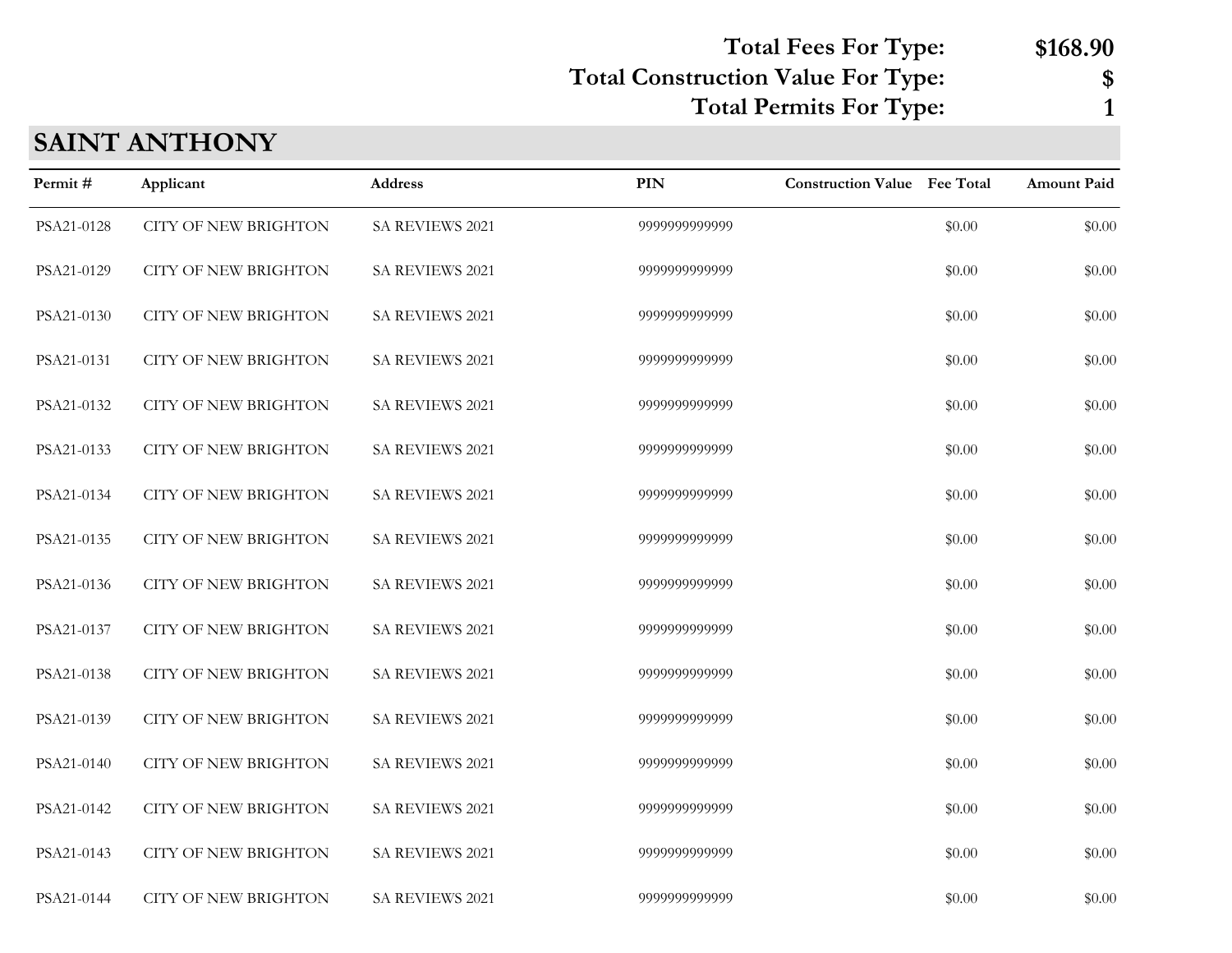|               |                                                                          |                   |                                           | <b>Total Fees For Type:</b>         |          | \$971.60           |
|---------------|--------------------------------------------------------------------------|-------------------|-------------------------------------------|-------------------------------------|----------|--------------------|
| PB21-0405     | <b>KURT P GRASSE</b><br><b>Building Valuation Fee</b>                    | 300 11TH AVE NW   | 293023340018                              | \$3,000.00                          | \$124.50 | \$124.50           |
| PB21-0387     | CRAFTSMANS CHOICE INC<br><b>Building Valuation Fee</b>                   | 1301 7TH ST SW    | 323023330097                              | \$27,411.00                         | \$556.21 | \$556.21           |
| PB21-0379     | HOFFMAN WEBER CONSTRUCT 1789 TIOGA BLVD<br><b>Building Valuation Fee</b> |                   | 303023410076                              | \$11,780.00                         | \$290.89 | \$290.89           |
| Permit#       | Applicant                                                                | Address           | PIN                                       | <b>Construction Value Fee Total</b> |          | <b>Amount Paid</b> |
| <b>SIDING</b> |                                                                          |                   |                                           |                                     |          |                    |
|               |                                                                          |                   |                                           | <b>Total Permits For Type:</b>      |          | 2                  |
|               |                                                                          |                   | <b>Total Construction Value For Type:</b> | <b>Total Fees For Type:</b>         |          | \$186.00<br>\$     |
| PSW21-0032    | A-Z UNDERGROUND                                                          | 1236 PIKE LAKE DR | 193023410071                              |                                     | \$93.00  | \$93.00            |
| PSW21-0031    | HERO PLUMBING HEATING & 1798 TIOGA BLVD                                  |                   | 303023410066                              |                                     | \$93.00  | \$93.00            |
| Permit#       | Applicant                                                                | Address           | PIN                                       | <b>Construction Value Fee Total</b> |          | <b>Amount Paid</b> |
|               | <b>SEWER &amp; WATER</b>                                                 |                   |                                           |                                     |          |                    |
|               |                                                                          |                   |                                           | <b>Total Permits For Type:</b>      |          | 21                 |
|               |                                                                          |                   | <b>Total Construction Value For Type:</b> |                                     |          | \$                 |
|               |                                                                          |                   |                                           | <b>Total Fees For Type:</b>         |          | \$0.00             |
| PSA21-0152    | <b>CITY OF NEW BRIGHTON</b>                                              | SA REVIEWS 2021   | 9999999999999                             |                                     | \$0.00   | \$0.00             |
| PSA21-0149    | <b>CITY OF NEW BRIGHTON</b>                                              | SA REVIEWS 2021   | 9999999999999                             |                                     | \$0.00   | \$0.00             |
| PSA21-0148    | <b>CITY OF NEW BRIGHTON</b>                                              | SA REVIEWS 2021   | 9999999999999                             |                                     | \$0.00   | \$0.00             |
| PSA21-0146    | <b>CITY OF NEW BRIGHTON</b>                                              | SA REVIEWS 2021   | 9999999999999                             |                                     | \$0.00   | \$0.00             |
| PSA21-0145    | <b>CITY OF NEW BRIGHTON</b>                                              | SA REVIEWS 2021   | 9999999999999                             |                                     | \$0.00   | \$0.00             |
|               |                                                                          |                   |                                           |                                     |          |                    |

**Total Construction Value For Type: \$42,191.00**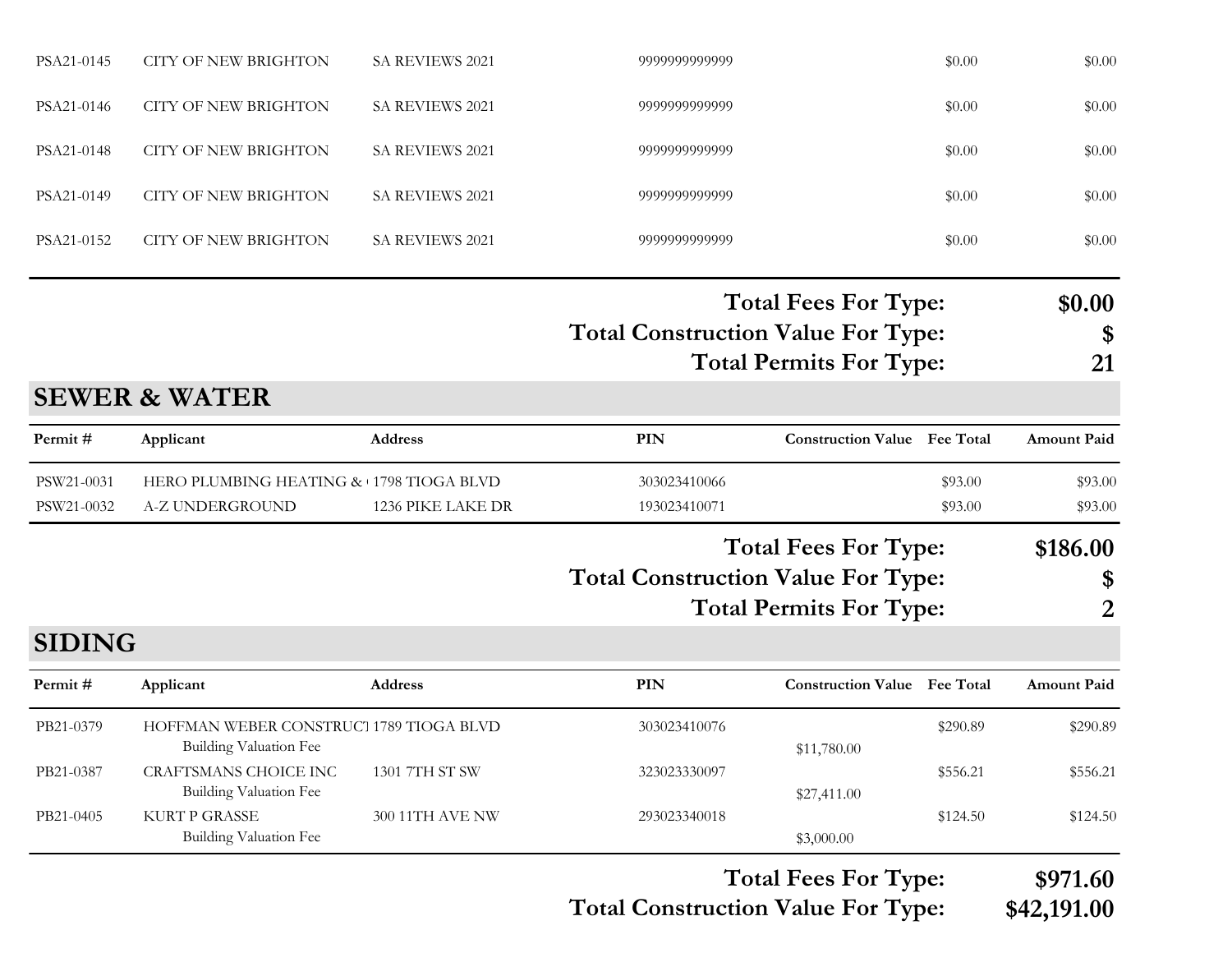## **SIGN PERMANENT**

| Permit#      | Applicant                         | <b>Address</b>       | PIN                                                                                                        | <b>Construction Value Fee Total</b> |          | <b>Amount Paid</b> |
|--------------|-----------------------------------|----------------------|------------------------------------------------------------------------------------------------------------|-------------------------------------|----------|--------------------|
|              | PSIGN21-0015 INDIGO SIGNWORKS INC | 119 14TH ST NW       | 213023320016                                                                                               |                                     | \$151.00 | \$151.00           |
|              |                                   |                      | <b>Total Fees For Type:</b><br><b>Total Construction Value For Type:</b><br><b>Total Permits For Type:</b> |                                     |          | \$151.00<br>1      |
| <b>SOLAR</b> |                                   |                      |                                                                                                            |                                     |          |                    |
| Permit#      | Applicant                         | <b>Address</b>       | <b>PIN</b>                                                                                                 | <b>Construction Value Fee Total</b> |          | <b>Amount Paid</b> |
| PBR21-0190   | SOLARPOD                          | 2370 PALMER DR       | 193023430043                                                                                               |                                     | \$118.00 | \$118.00           |
| <b>TANK</b>  |                                   |                      | <b>Total Fees For Type:</b><br><b>Total Construction Value For Type:</b><br><b>Total Permits For Type:</b> |                                     |          | \$118.00<br>\$     |
| Permit#      | Applicant                         | <b>Address</b>       | <b>PIN</b>                                                                                                 | <b>Construction Value Fee Total</b> |          | <b>Amount Paid</b> |
| PB21-0374    | O'DAY EQUIPMENT LLC               | 175 OLD HIGHWAY 8 SW | 323023120026                                                                                               |                                     | \$273.00 | \$273.00           |
|              | <b>TENTS/CANOPIES/FIREWORKS</b>   |                      | <b>Total Fees For Type:</b><br><b>Total Construction Value For Type:</b><br><b>Total Permits For Type:</b> |                                     |          | \$273.00<br>\$     |
| Permit#      | Applicant                         | Address              | PIN                                                                                                        | <b>Construction Value</b> Fee Total |          | <b>Amount Paid</b> |
| PF21-0064    | BELL LUMBER AND POLE CO           | 778 1ST ST NW        | 293023430010                                                                                               |                                     | \$137.50 | \$137.50           |
|              |                                   |                      | <b>Total Construction Value For Type:</b>                                                                  | <b>Total Fees For Type:</b>         |          | \$137.50<br>\$     |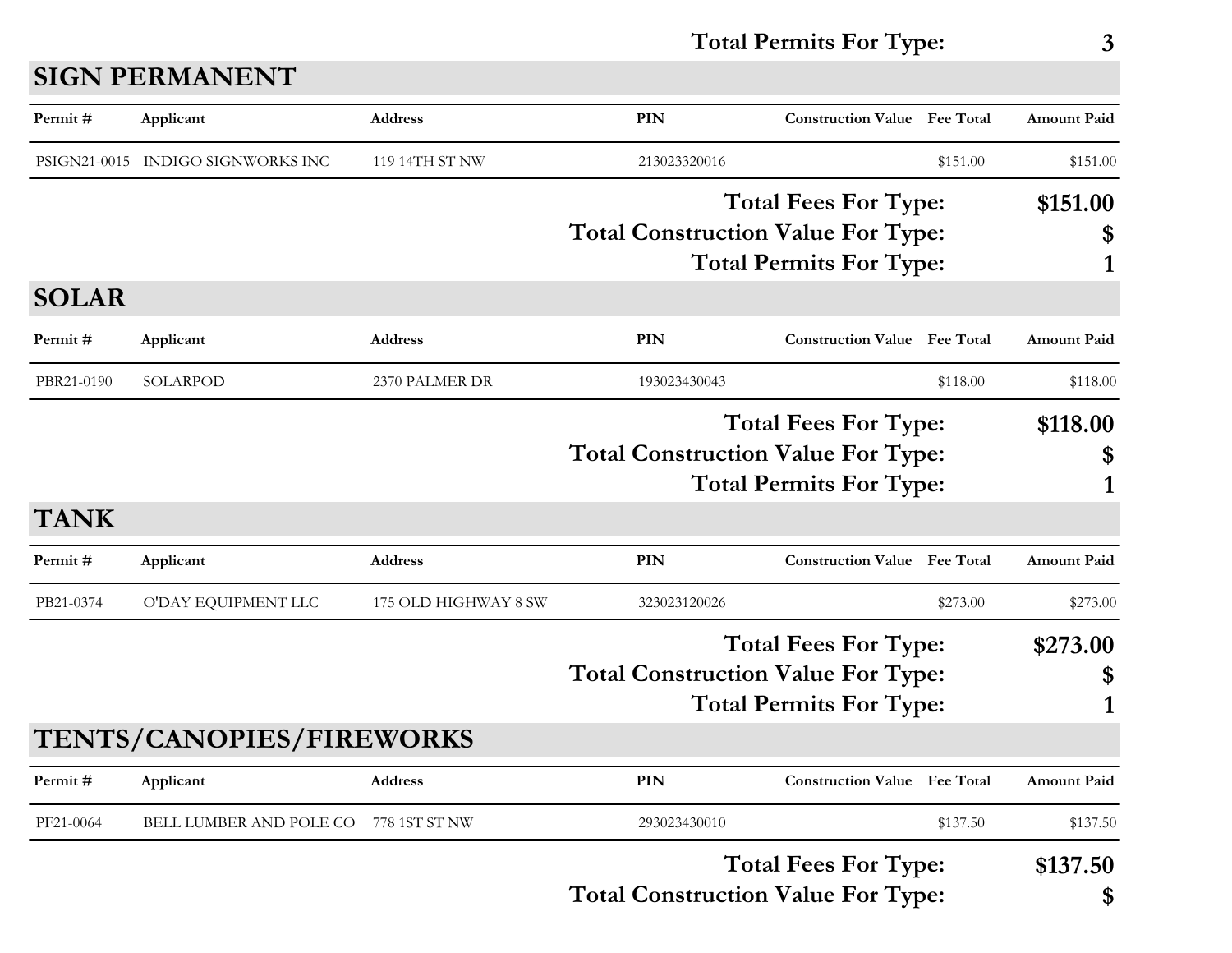#### **WATER HEATER**

| Permit #  | Applicant                                  | <b>Address</b>        | <b>PIN</b>   | <b>Construction Value</b> | <b>Fee Total</b> | <b>Amount Paid</b> |
|-----------|--------------------------------------------|-----------------------|--------------|---------------------------|------------------|--------------------|
| PP21-0250 | ST. PAUL PLUMBING AND & HE 20 OAKWOOD DR   |                       | 313023110106 |                           | \$70.50          | \$70.50            |
| PP21-0251 | <b>ECOWATER</b>                            | 2651 INNSBRUCK CT     | 193023310130 |                           | \$70.50          | \$70.50            |
| PP21-0264 | K B SERVICE                                | 1368 16TH AVE NW      | 193023410002 |                           | \$70.50          | \$70.50            |
| PP21-0265 | NORTHERN HEATING & AC                      | 341 WYNDHAM CIR E     | 303023310037 |                           | \$70.50          | \$70.50            |
| PP21-0267 | BONFE'S PLUMBING, HEATING 1527 14TH AVE NW |                       | 203023230092 |                           | \$70.50          | \$70.50            |
| PP21-0268 | <b>CHAMPION PLUMBING</b>                   | <b>609 RIVIERA DR</b> | 323023330094 |                           | \$70.50          | \$70.50            |
| PP21-0272 | URBAN PINE PLUMBING & ME(321 WYNDHAM CIR E |                       | 303023310039 |                           | \$70.50          | \$70.50            |
| PP21-0275 | NORBLOM PLUMBING CO                        | 540 OLD TOWN DR       | 293023120140 |                           | \$70.50          | \$70.50            |
| PP21-0278 | BONFE'S PLUMBING, HEATING 371 3RD AVE SE   |                       | 333023230016 |                           | \$70.50          | \$70.50            |
| PP21-0279 | BONFE'S PLUMBING, HEATING 206 WINDSOR CT   |                       | 313023130120 |                           | \$70.50          | \$70.50            |
| PP21-0282 | APOLLO PLUMBING INC                        | 2200 ROCKSTONE LN     | 173023230053 |                           | \$70.50          | \$70.50            |
| PP21-0280 | BONFE'S PLUMBING, HEATING 206 WINDSOR CT   |                       | 313023130120 |                           | \$70.50          | \$70.50            |

#### **Total Fees For Type: \$846.00**

**Total Construction Value For Type: \$ Total Permits For Type: 12**

## **WINDOWS/DOORS**

| Permit#   | Applicant                                        | <b>Address</b>        | PIN          | <b>Construction Value</b> | <b>Fee Total</b> | <b>Amount Paid</b> |
|-----------|--------------------------------------------------|-----------------------|--------------|---------------------------|------------------|--------------------|
| PB21-0296 | PELLA NORTHLAND<br><b>Building Valuation Fee</b> | 2031 MISSISSIPPI CIR  | 183023420002 | \$11,200.00               | \$290.60         | \$290.60           |
| PB21-0317 | DOSTON HOLDING LLC<br>Building Valuation Fee     | 584 23RD AVE NW       | 303023130033 | \$5,000.00                | \$161.50         | \$161.50           |
| PB21-0356 | THE WINDOW STORE INC<br>Building Valuation Fee   | <b>125 1ST AVE SE</b> | 333023220036 | \$5,600.00                | \$179.80         | \$179.80           |
| PB21-0363 | PELLA NORTHLAND<br><b>Building Valuation Fee</b> | 538 SILVER LAKE RD NW | 303023240116 | \$6,705.00                | \$198.35         | \$198.35           |
| PB21-0367 | PELLA NORTHLAND<br><b>Building Valuation Fee</b> | 2202 THORNDALE AVE    | 183023130018 | \$9,562.00                | \$253.78         | \$253.78           |
| PB21-0371 | HOME DEPOT USA INC<br>Building Valuation Fee     | 2046 28TH AVE NW      | 183023310050 | \$1,613.00                | \$105.81         | \$105.81           |